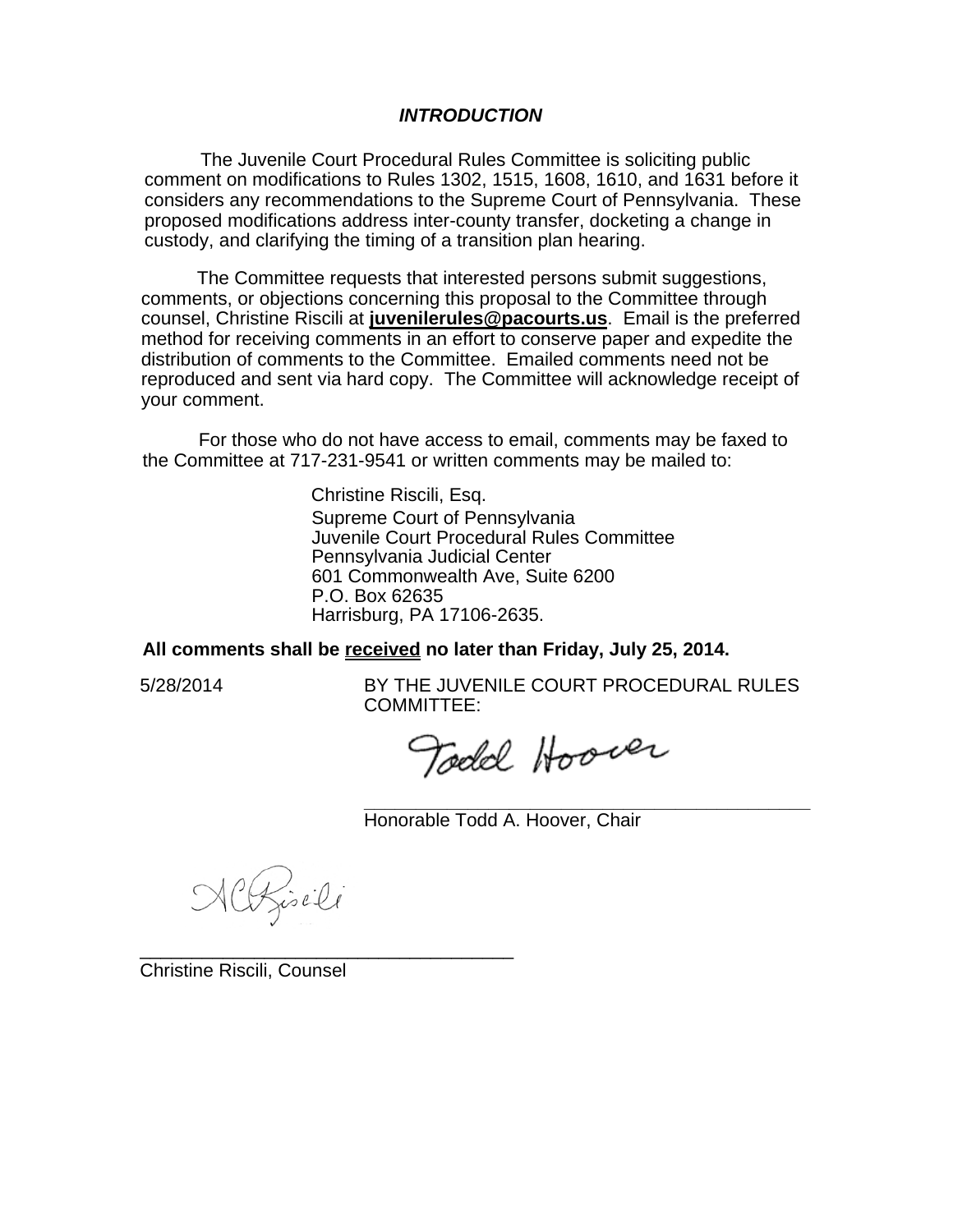# **EXPLANATORY REPORT**

The Juvenile Court Procedural Rules Committee (Committee) is seeking public comment on modifications to Rules 1302, 1515, 1608, 1610, and 1631. These proposed modifications address inter-county transfer, docketing a change in custody, and clarifying the timing of a transition plan hearing.

## **Rule 1302**

There have been questions regarding the methodology of transferring a case. These modifications seek to clarify the procedure.

Judges should be communicating informally with each other (e.g. telephone, email) to decide whether a case should be transferred and whether the receiving court is willing to agree to the transfer of the case. There is a multitude of issues that may arise in transfer cases, including where jurisdiction lies if a party has moved, custody has changed to an outside county person, or another similar situation. There are also frequently many issues in the case and a better understanding of those issues can be relayed by a simple conversation.

After this communication, the judges decide together whether a case will be transferred. If transfer will occur, each judge must issue an order. The transferring court will enter an order: 1) transferring the case to the receiving court; and 2) ordering the official court record and county agency records to be transferred to the receiving court. At the same time, the receiving court will issue an order: 1) accepting jurisdiction of the case; and 2) scheduling the next court event.

At no time should a child be without services while transfer of a case is being discussed. The transferring county must continue to provide services until both orders have been issued.

### **Rule 1515**

There are times when the judge in juvenile court issues an order changing the custody of the child that could affect an existing custody case. To ensure all parties are notified properly, the order changing custody must be docketed on both dockets: Juvenile Court and Civil Court.

### **Rule 1608, 1610, and 1631**

Under the current Rules, the transition plan hearing is in the Termination of Court Supervision rule. After thoughtful consideration, the Committee believes it is more appropriately placed in the permanency hearing rule. The entire content of this procedure has been lifted from Rule 1631 and placed into Rule 1608.

The purpose of this move is to ensure hearings occur prior to the child's eighteenth birthday and that the county agency is prepared with achieving these requirements prior to that timeframe. In many instances, a transition plan takes